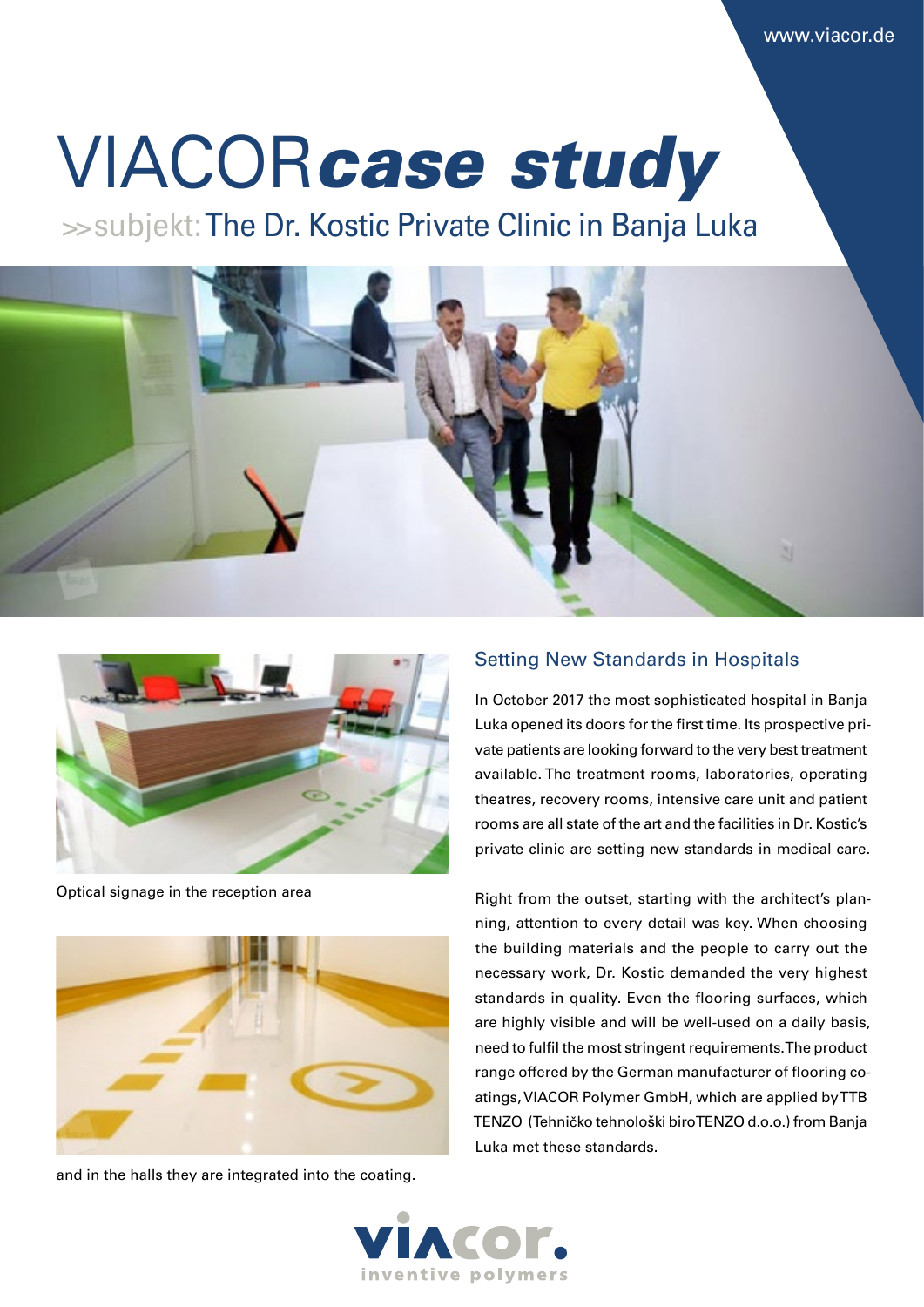# >> subjekt: The Dr. Kostic Private Clinic in Banja Luka



In the new build of Dr. Kostic's private clinic, an adapted VIASOL *ELASTIC* system with a highly glossy, transparent top layer on a UREA basis was installed to fulfil the highest optical requirements over an area of 470  $m<sup>2</sup>$ covering 2 floors comprising the halls, reception area and treatment rooms.

This system consists of the epoxy resin primer VIASOL EP-P203. This primer creates the bond between the existing floor screed and any subsequent coating. To create a consistent, homogenous underground layer, a levelling layer was applied with the elastic and low-emission polyurethane coating, VIASOL PU-C525. Afterwards, again using VIASOL PU-C525, a white, footstep-sound absorbing coating was applied.

The client requested a pure white surface with specific colour markings. Here the entire surface was sealed with the aliphatic, highly UV- and colour-stable polyurethane sealer, VIASOL PU-S6000P. The same sealer was used for a colour coding system in producing colour markings in a bright orange and light green colour scheme.

Afterwards the transparent top layer VIASOL UREA-C4010 was applied as a highly glossy and elastic protective layer.

- **• Pure white UV- and colour-stable sealer**
- **• Colour coding with bright orange and light green**
- **• Highly glossy UREA top layer**
- **• Sensitive areas (Computer Tomography) with ESD coating**
- **• Rooms exposed to danger of explosion have conductive coatings**

## VIASOL *ELASTIC*



Transparent top layer: VIASOL UREA-C4010

Sealer and marking: VIASOL PU-S6000P (withe, green, orange)

Elastic self-levelling coating: VIASOL PU-C525

Pore sealer / levelling layer: VIASOL PU-C525

Primer: VIASOL EP-P203

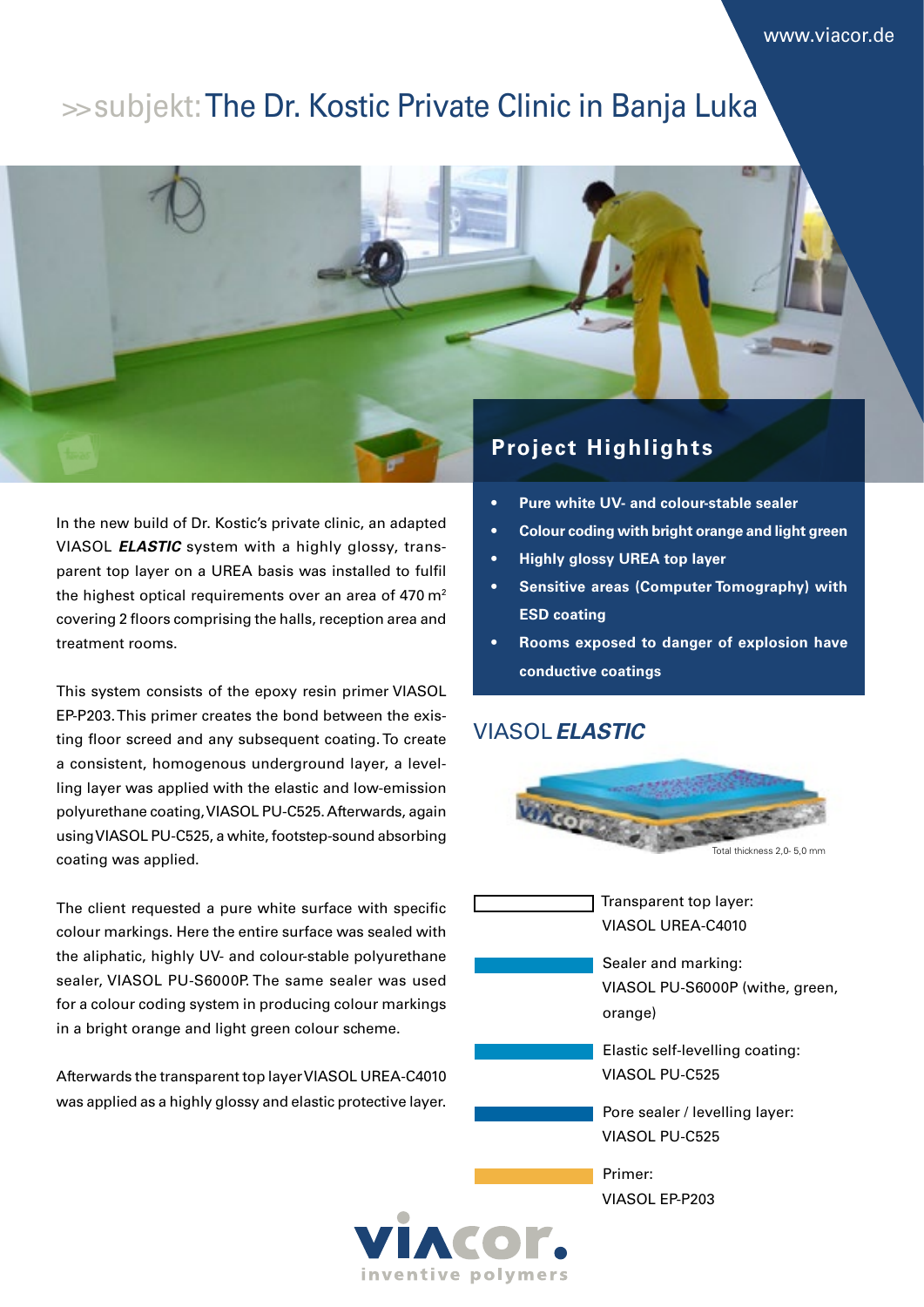## >> subjekt: The Dr. Kostic Private Clinic in Banja Luka



In several side rooms covering an area of 40  $m<sup>2</sup>$ , the simpler and more cost-effective VIASOL *PROTECTIVE* system was applied. This system also consists of the VIASOL EP-P203 primer, which was coated twice with the coloured sealer VIASOL EP-S602. This system has a thin layer and is ideal for less used areas such as technical rooms.

To avoid the risk of explosions, the flooring in the oxygen store room has to be conductive. Here the flooring system VIASOL *UNIVERSAL voltex*, a four-layered epoxy resin system with the conductive surface covering VIASOL EP-C540 AS and a conductive layer were applied.

### VIASOL *UNIVERSAL ESD*



For particularly sensitive areas, such as computer tomography (CT) for example, TTB Tenzo and VIACOR opted for conductive coatings to meet these special requirements.

In operating theatres, the conductive VIASOL *UNIVERSAL ESD* System according to ESD requirements was used. The 4 layered epoxy resin system was applied with a conductive layer and VIASOL EP-C3044 ESD as a surface covering in a light colour.



Conductive layer with copper strip to earth: VIASOL EP-E1480

Scratch coat / levelling layer: VIASOL EP-C500

Primer: VIASOL EP-P203